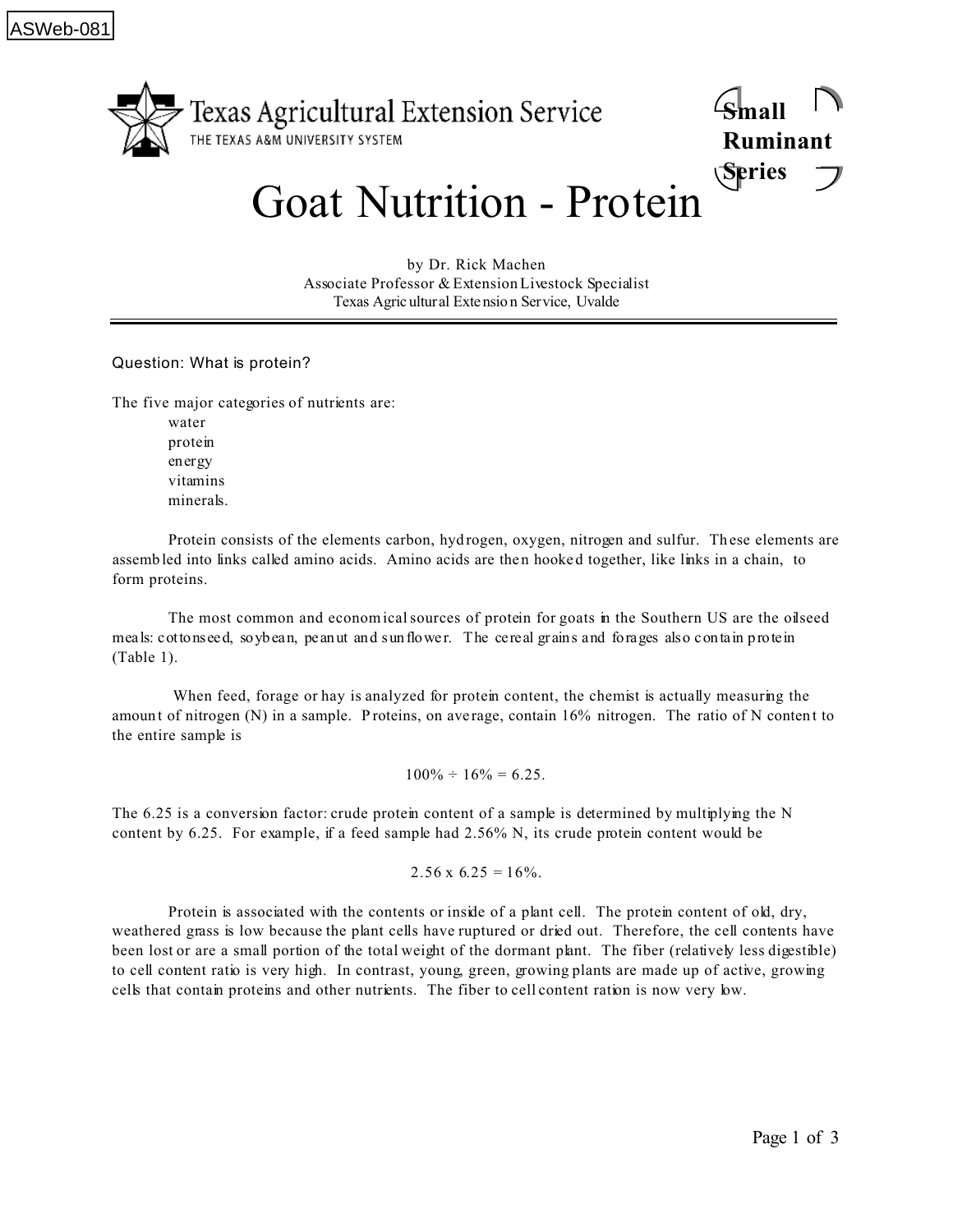## How are proteins digested?

When feed is ingested by a goat, salivary enzymes initiate the digestion process immediately. Upon arrival in the rumen (the largest of the four stomachs), the feed is gre eted by literally millions of micros copic bacteria. **These bacteria are the key to the nutritional well-being of a ruminant**. In fact, it is these cellulose-digesting bacteria that enable a goat to digest leaves from woody plants, forbs (weeds) and grass.

| Table 1.        |                    |
|-----------------|--------------------|
| Feedstuff       | % Crude<br>Protein |
| Cottonseed meal | 41                 |
| Soybean meal    | 44                 |
| Peanut meal     | 52                 |
| Corn            | 10                 |
| Oats            | 10                 |
| Grain sorghum   | 10                 |
| Wheat           | 14                 |
| Alfalfa hay     | 17                 |
| Prairie hay     | 5                  |

Bacteria in the rumen break down dietary proteins into individual amino acids. These amino acids are then used by the bacteria to construct bacterial protein and make more bacteria.

Bacteria are continuously being flushed out of the rumen, through the reticulum, to the omasum (where moisture is removed from the digesta) and finally to the abomasum or fourth stomach .

The abomasum is similar to a monogastric (meaning one stomach; human, pig, chimp, etc.) stomach . It is a very acidic environment. In the abomasum, the bacterial proteins are broken down into amino acids, which pass through the small intestine and in to the bloodstream.

## What is by-pass protein?

By -pass protein, mo re appropriately known as escape protein, is that portion of the dietary protein that escapes degradation in the rumen and arrives in the abomasum in its intact, dietary form. Obviously, there is some efficiency to be ga in by avoiding the bac terial breakdown and reconstruc tion previously mentioned.

Fe edstuffs differ in their escape protein values; protein from plant sources (soybean meal, cottonseed meal, wheat mids, etc.) generally has a lower escape value than that of animal origin (feather meal, blood meal, fish meal, etc.).

Caution: The bacteria in the rumen have a well defined nitrogen requirement. If *too much* of the